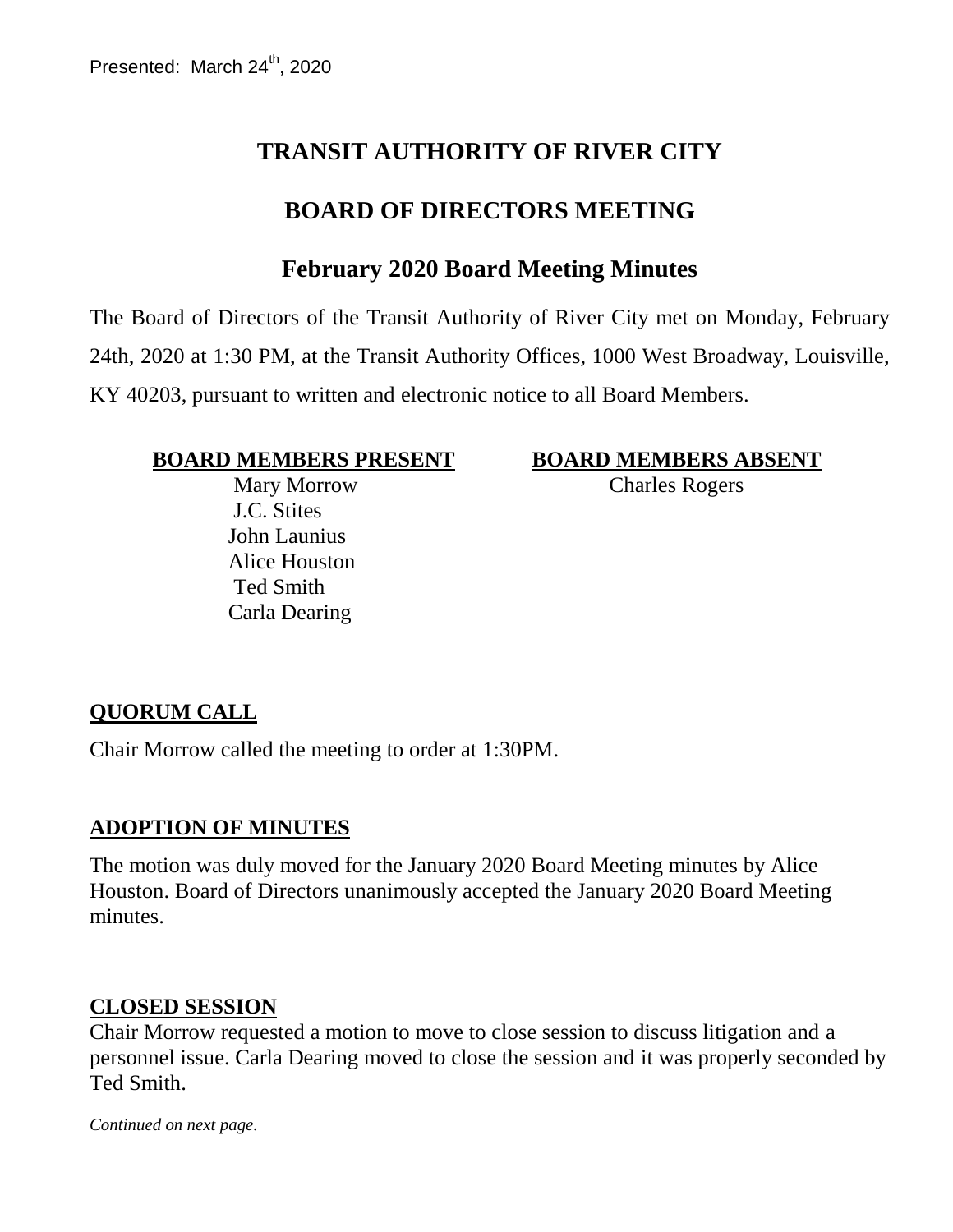Board of Directors moved to a closed session at 1:39PM. Board room was cleared out for the closed session with the Board of Directors.

Board of Directors Meeting resumed at 2:15PM

# **MAYOR'S REPORT**

Mayor Greg Fischer stated that former CEO created a very toxic environment and once informed of the bad environment he took swift action to remove him from his position. Plan to improve TARC internal operations:

- Continue allegations against former Executive Director Ferdinand Risco.
- Establish anonymous tip line for harassment or any other form of abuse for employees and customers
- Hire committee to run tip line as well as other duties.
- Transaction investigation of all items acquired that Mr. Risco approved during his time; contracts, trips, purchases, etc.

Chair Morrow asked for a motion to approve the plan of action laid out by Mayor Greg Fischer. Moved by Carla Dearing and seconded by Alice Houston. Approved by Board of Directors.

## **BOARD RESOLUTIONS**

# **Resolution 2020-12 P-2813 Industrial Uniforms and Rugs Contract**

Presented by: Michael Ratchford

A resolution authorizing the Interim Executive Director to award a one (1) year optional extension to Cintas Corporation for industrial uniform services at an amount not to exceed \$120,000 for a 26 months for industrial uniform and rug services.

The motion was duly moved by JC Stites, seconded by Carla Dearing and approved.

### **Resolution 2020-13 Donation of Surplus Vehicles – Volunteers of America & 2NOT1** Presented by: Michael Ratchford

A resolution authorizing the Interim Executive Director to donate one (1) surplus 12 passenger van to the Volunteers of America to provide transportation to individuals to and from various Public Health programs and two (2) surplus 12-passenger vans to the 2NOT1 to provide transportation to children to program activities.

The motion was duly moved by John Launius, seconded by Ted Smith and approved.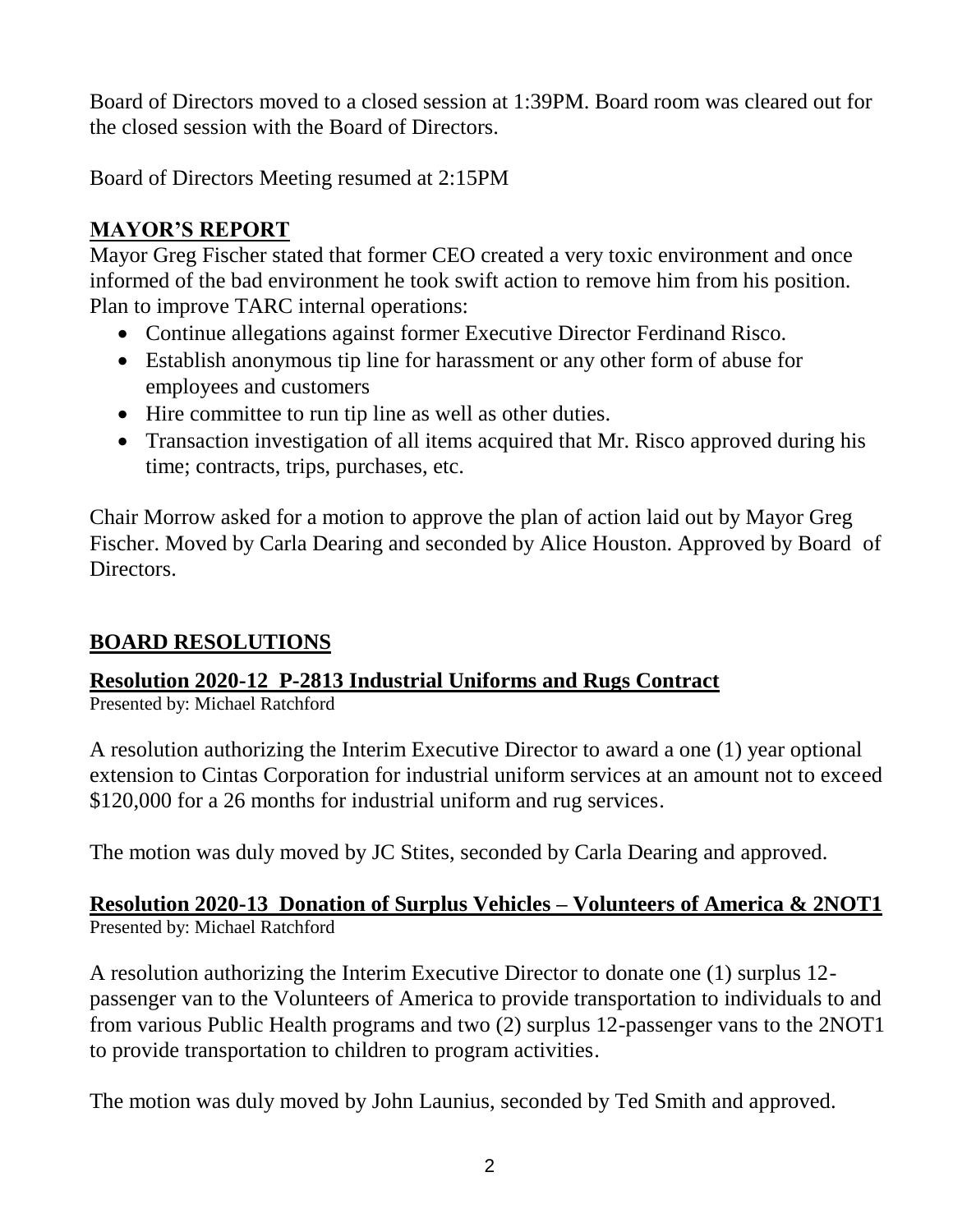### **Resolution 2020-14 FY 2020 Capital Assistance Grants**

Presented by: Geoffrey Hobin

A Resolution authorizing the Interim Executive Director to file an application with the Department of Transportation, United States of America, for a grant under the Urban Mass Transportation Act of 1964, as amended.

The motion was duly moved by Carla Dearing, seconded by Ted Smith and approved.

# **Resolution 2020-15 Award of Enhanced Mobility of Seniors and Individuals with Disabilities Section 5310 Program Funds, FY 19**

Presented by: Geoffrey Hobin

A resolution approving the award of Enhanced Mobility of Seniors and Individuals with Disabilities Section 5310 program funds as set out below, and authorizing the Interim Executive Director to enter into grant agreements with the recommended sub recipients of these funds.

The motion was duly moved by Alice Houston, seconded by JC Stites and approved.

### **Resolution 2020-16 FTA Grant Authorization**

Presented by: Geoffrey Hobin

Resolution authorizing the filing of applications with the Federal Transit Administration, an operating administration of the United States Department of Transportation, for federal transportation assistance authorized by 49 U.S.C. Chapter 53; title 23, United States Code, or other federal statutes administered by the Federal Transit Administration.

The motion was duly moved by John Launius, seconded by JC Stites and approved.

## **FINANCIAL UPDATE**

Financial update given by Tonya Carter. See Financial Report.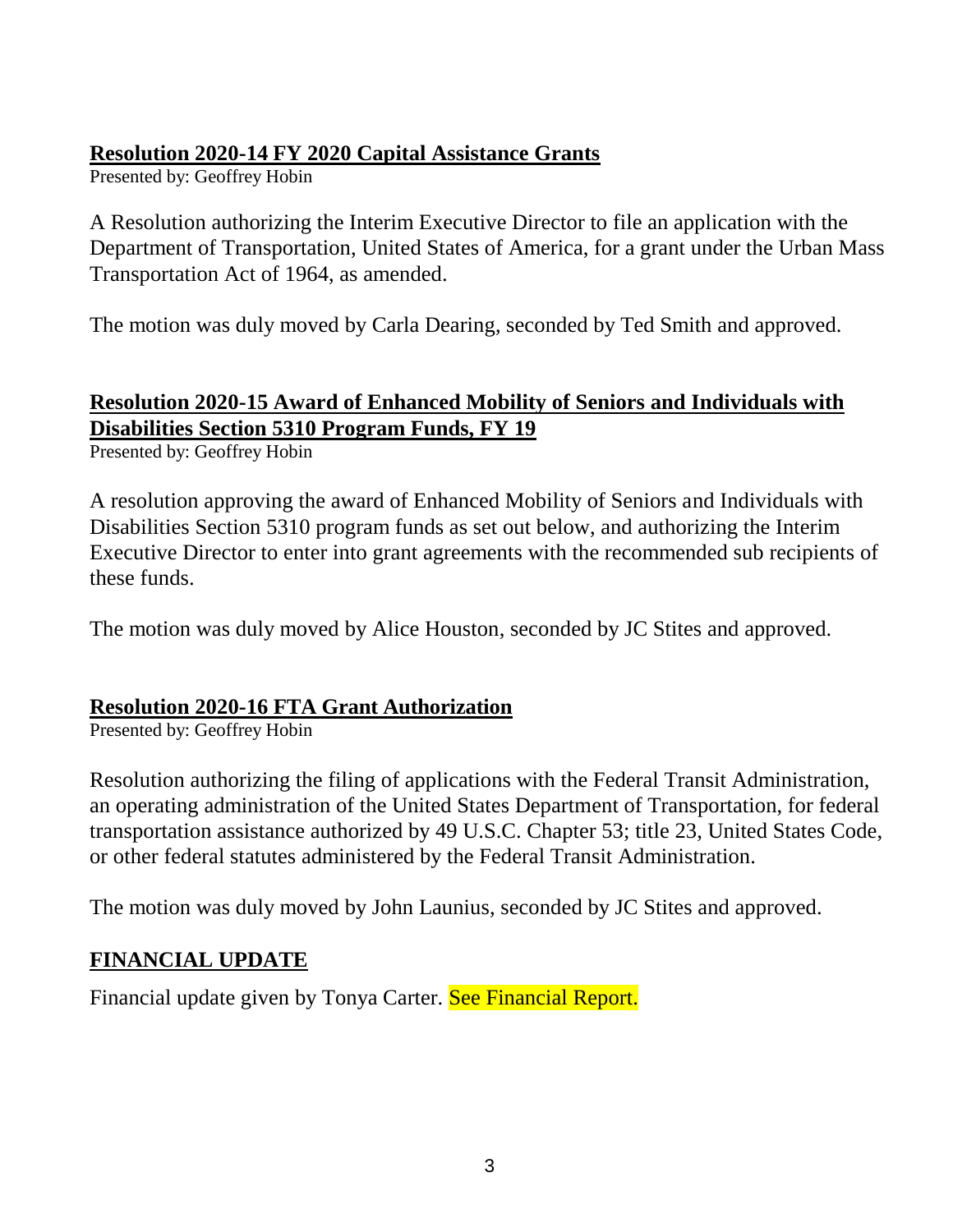## **TARC 3 UPDATE**

Presented by: Randy Frantz

Reviewed history of TARC3. Began in February in 2018 and consisted of a committee of TARC employees and TARC3 customers. Contracted MV Transit to operate 100% of TARC3 services with also working with ZTrip and MyTrip. See TARC3 Report.

### **EXECUTIVE DIRECTOR'S REPORT:**

No additional comments at this time

### **CHAIR'S REPORT:**

Chair Marrow thanked the TARC team for their continued service with TARC operations. She also stated that TARC would do the following:

- Hire a general counsel inside of TARC
- Add Mayor or his designee to the Board of Directors
- Begin a national search for a new Executive Director

#### **SPEAKERS**

- Marcellus Mayes, Chair of Metro Disabilities Coalition: lack of transparency. Even though his appreciations the TARC3 presentation of Randy Frantz, there is still a lack of service. No Public Meetings and no communication to the public about issues. (Randy Frantz commented that we will get your information and follow back up
- Lisa McKeown, Center for Accessible Living: Why is limited service and no tickets are accessible? Is currently working with Wanda Henderson to make the website more accessible to visually impaired and hearing impaired riders. (Tracy Davis responded that TARC is currently working to address all issues and making TARC3 more accessible with website and MyTARC Card)
- John, loyal TARC rider: Gave history of Louisville Transit. States that this is worst that he has ever seen the transit company. Went from 24 hour service to a very limited service that doesn't serve all of the community. Operator shortage is no excuse for lack of service. Will form a transit riders union to challenge TARC issues. TARC needs to fully staff customer service system from 5am until the last bus is off the street.
- Lynetta, loyal TARC3 rider: Lack of safety of the passenger in the TARC3 system. Parents were left at VA Hospital. Experienced an hour wait over the phone. Heart is broken over the broken system of the TARC3 system.